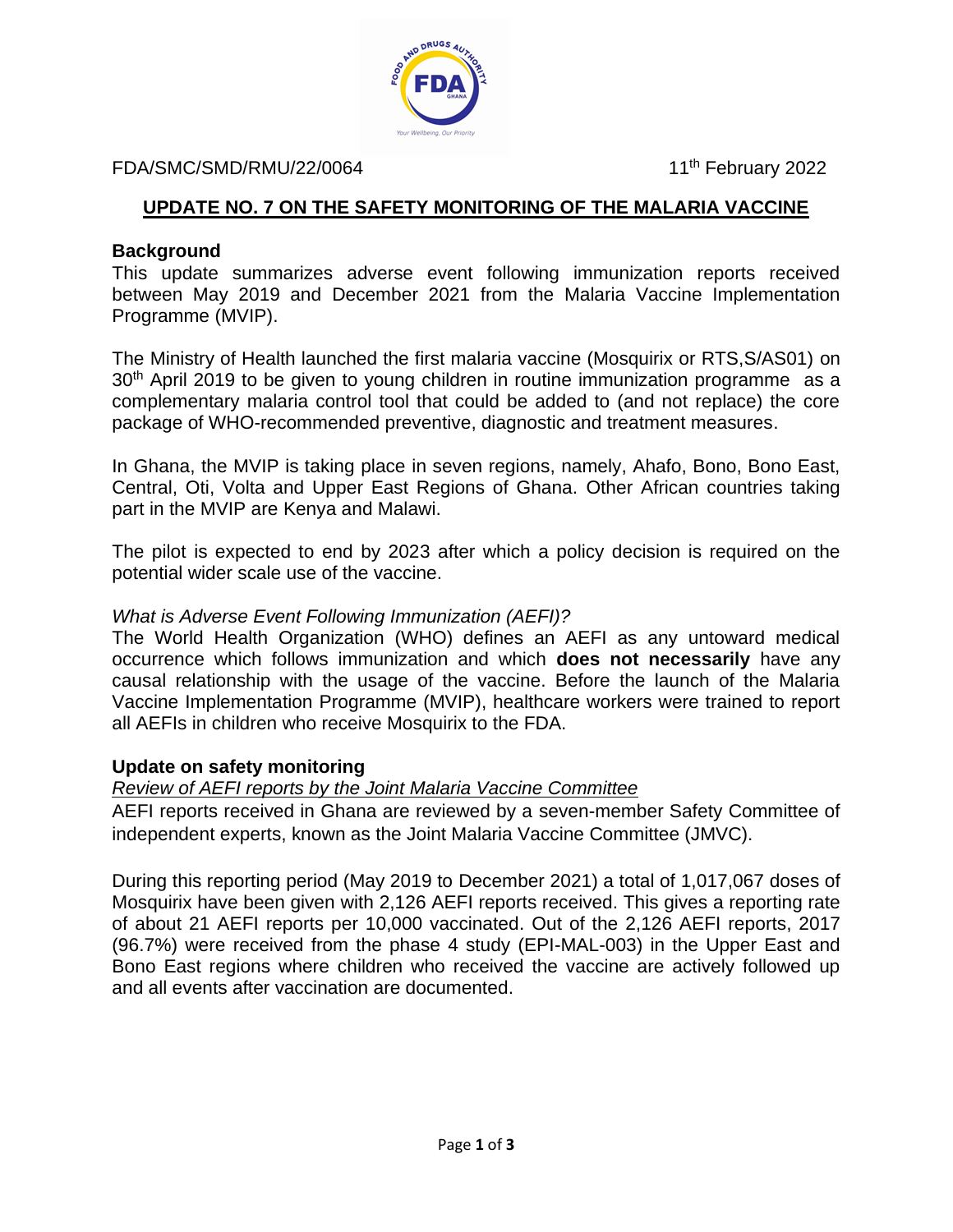

## **Report by source**

- GSK Phase IV study sites (EPI-MAL-003) 2,055 (96.7%)
- Spontaneous reporting (GHS/ FDA) 37 (1.7%)
- Malaria Vaccine Pilot Evaluation (MVPE) 34(1.6 %)

Monthly distribution of AEFI reports received from May 2019 to December 2021 is presented in Figure 1.



**Fig. 1**: Number of AEFI reports received by month from May 2019 to September 2021

Out of the 2,126 AEFI reports received, 341 (16%) were serious<sup>1</sup> and the remaining 1,787 (84%) were non-serious. Causality assessment by the Joint Malaria Vaccine Committee of the serious AEFI reports showed that there was no direct relationship between the vaccine and AEFIs reported with the exception of febrile convulsions, fever, gastroenteritis and allergic reaction which were listed in the product information.

<sup>&</sup>lt;sup>1</sup> An AEFI is serious if it results: in death, is life-threatening, requires in-patient hospitalization or prolongation of existing hospitalization, results in persistent or significant disability/incapacity, is a congenital anomaly/birth defect, or requires intervention to prevent permanent impairment or damage.